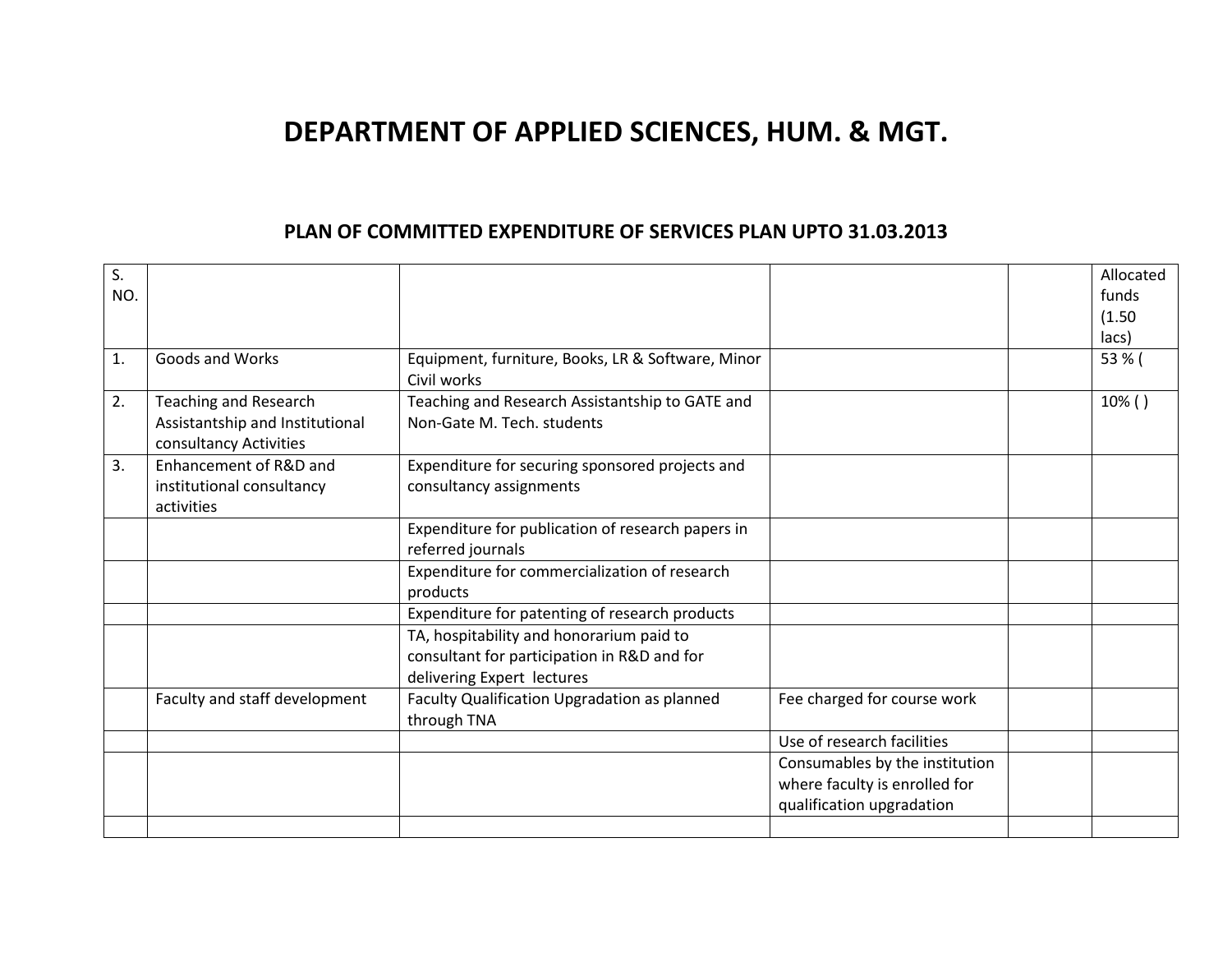|                               |                                                                                                 | Expenses towards thesis                                           |  |
|-------------------------------|-------------------------------------------------------------------------------------------------|-------------------------------------------------------------------|--|
|                               |                                                                                                 | writing and publication of                                        |  |
|                               |                                                                                                 | thesis based publication                                          |  |
|                               |                                                                                                 | Consumables within the                                            |  |
|                               |                                                                                                 | institute                                                         |  |
|                               | In-house Basic pedagogical training of faculty from                                             | Full Fee to be charged by                                         |  |
|                               | engineering disciplines and supporting                                                          | Training Provider selected by                                     |  |
|                               | department                                                                                      | SPFU                                                              |  |
|                               | In-house Advanced pedagogical training of faculty                                               | Full Fee to be charged by                                         |  |
|                               | from engineering disciplines and supporting                                                     | Training Provider selected by                                     |  |
|                               | department                                                                                      | SPFU                                                              |  |
|                               | Subject Knowledge and research competence<br>upgradtion of faculty from engineering disciplines | Course Fee, travel, etc. when<br>faculty is deputed outstation to |  |
|                               | and supporting department as planned through                                                    | another institution                                               |  |
|                               | <b>TNA</b>                                                                                      | Course Fee, and local travel,                                     |  |
|                               |                                                                                                 | etc. when faculty attends a                                       |  |
|                               |                                                                                                 | course in-station but at an                                       |  |
|                               |                                                                                                 | institution other than parent                                     |  |
|                               |                                                                                                 | institution                                                       |  |
|                               | Training of senior non-teaching staff, admn. &                                                  | Course fee                                                        |  |
|                               | finance officers                                                                                |                                                                   |  |
|                               |                                                                                                 |                                                                   |  |
|                               |                                                                                                 |                                                                   |  |
|                               |                                                                                                 |                                                                   |  |
|                               |                                                                                                 |                                                                   |  |
| Enhanced interaction with     |                                                                                                 |                                                                   |  |
| industry                      |                                                                                                 |                                                                   |  |
| Institutional management      |                                                                                                 |                                                                   |  |
| capacity expansion            |                                                                                                 |                                                                   |  |
| Implentation of institutional |                                                                                                 |                                                                   |  |
| reforms                       |                                                                                                 |                                                                   |  |
| Academic support for weak     |                                                                                                 |                                                                   |  |
| students                      |                                                                                                 |                                                                   |  |
| <b>IOC</b>                    |                                                                                                 |                                                                   |  |